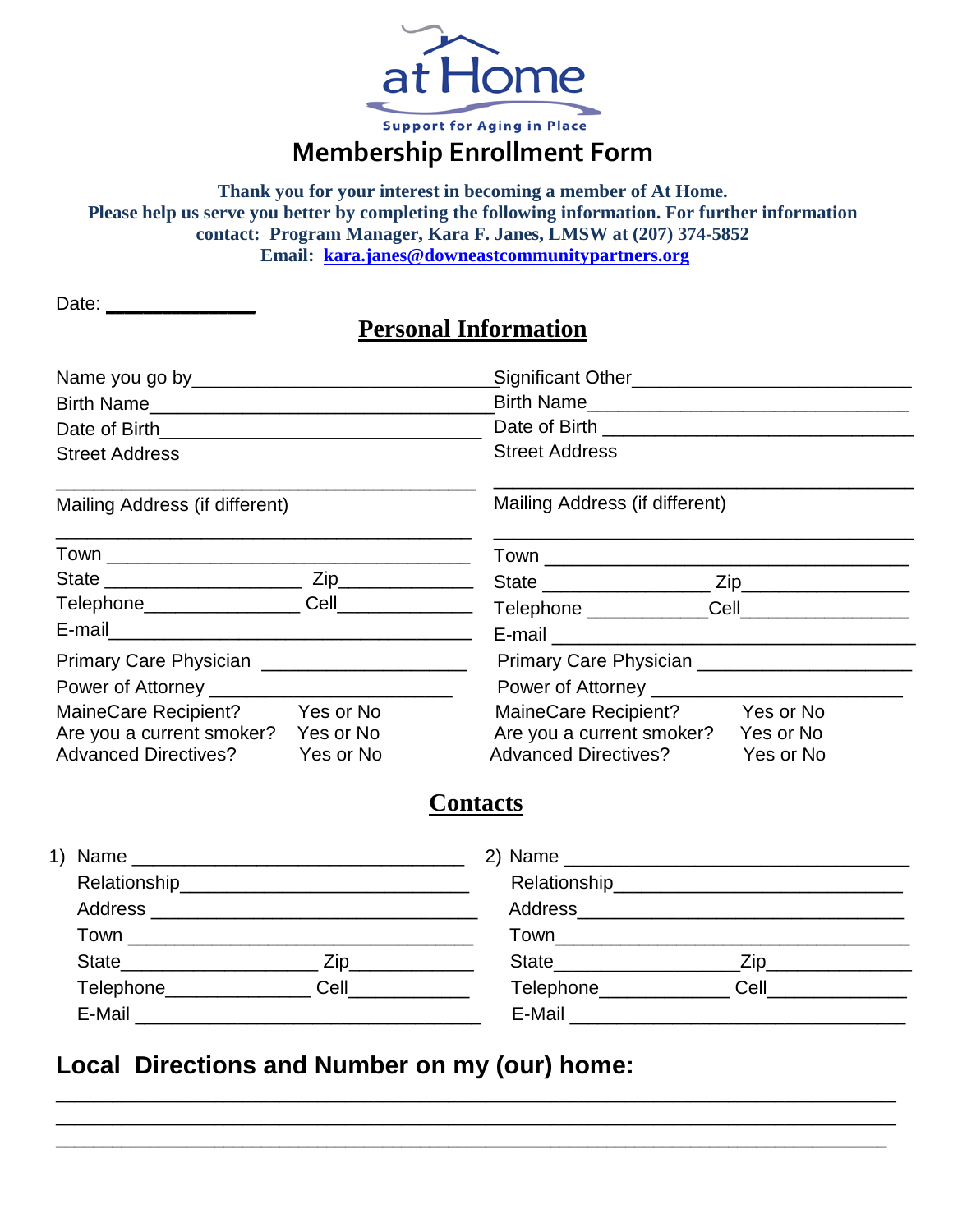# **Services**

# **Please indicate which services you wish to utilize:**

# **Guaranteed Services**: *48 hour advance notice*

- $\Box$  Transportation to medical appointments (4 rides per month within a 60 mile radius)
- $\Box$  Initial home safety and accessibility assessment
- □ Information on local resources
- $\square$  Scheduled, (twice monthly) nonemergency home health visits from a licensed health care professional for routine check-ins and help with filling medication boxes.
- $\Box$  Transportation to grocery store/grocery delivery(no alcohol or tobacco)

## **Volunteer Services:** *subject to volunteer availability*

**Our volunteers have a valid license, private auto insurance, background checks, and sign a confidentiality agreement.**

- □ Friendly Phone Calls
- □ Library Services/reading
- $\square$  Support following hospitalization
- □ Companionship
- $\Box$  Card & Letter Writing
- $\Box$  Shoveling, gardening
- $\Box$  Occasional meal preparation
- □ Technology support
- $\square$  Small house chores & maintenance (light bulbs, smoke alarm batteries, etc.)

## **Referral Services:**

**At Home can provide contact information for local service providers that members may contract and pay directly for services:**

- $\square$  Home maintenance (plumbing, electrical, lawn mowing, snow shoveling, etc.)
- $\square$  Household assistance (cleaning, meal prep, chores, etc.)
- □ Licensed bill payers
- $\Box$  Professional computer technicians
- $\Box$  Licensed home health care